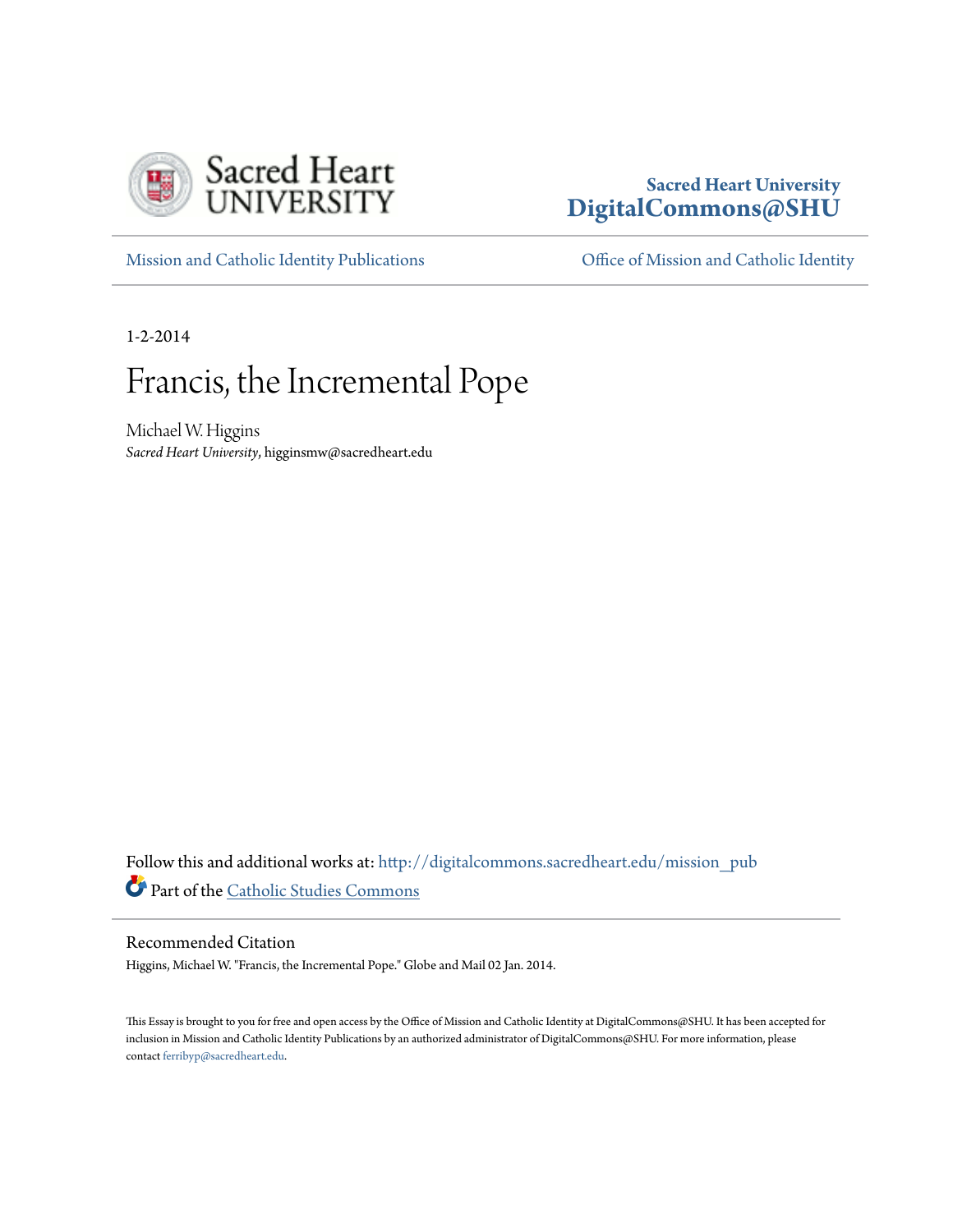## **VATICAN REFORM**

### **Francis, the Incremental Pope**

Michael W. Higgins

Special to The Globe and Mail

Published Thursday, Jan. 02 2014, 6:00 AM EST

There aren't many things Prime Minister Stephen Harper and Pope Francis have in common, but they do both face a demanding 2014 for the same reason: They must deliver on pledges publicly made.

Mr. Harper must find a way of either reforming or eliminating our national chamber of sober second thought, the Senate, and Francis must find a way of reforming the Roman Catholic Church's central governance body, the Curia.

So far, Francis is winning the race despite his age (77) and missing lung. His stamina is remarkable, equalled only by his tenacity. To date, he has initiated many changes in the Vatican Bank and the myriad other byzantine bodies that oversee the Holy See's finances. He has ushered in changes in the powerful Secretariat of State (replacing the ineffective and unilingual Tarcisio Bertone with accomplished polyglot Pietro Parolin). And he has stared down his numerous operatives, papal hangers-on and retainers by insisting on pastoral priorities over diplomatic niceties, spontaneity over courtly behaviour and credible leadership over centralizing management.

He has his enemies within and without. Sir Ivor Roberts, president of Trinity College, Oxford, and a past British ambassador to Italy, has cautioned the Pope to be attentive to his security people because he is in the Mafia's crosshairs as a consequence of his financial reforms. It is unlikely Francis will pay much heed; it is not his nature to privilege personal safety over accessibility. He is, after all, the Fisherman.

But the most important undertaking, at least in terms of institutional management, is his shuffling of personnel in the Congregation for Bishops. It is this senior dicastery or cabinet structure that determines who among the world's priests will become bishops and who among the world's bishops will be promoted to archbishops.

Like Mr. Harper, Francis understands that when seeking to implement reform and renewal, much or all depends on your personnel's capacity to implement the directives, define the style and commit to the agenda.

To that end, the Pope has removed the image-obsessed Cardinal Raymond Burke, an American canonist with a taste for ecclesiastical frippery, arcane clerical conventions and theological nostrums rooted in the 19th century, with the urbane, pastorally connected and moderate Cardinal Donald Wuerl of Washington.